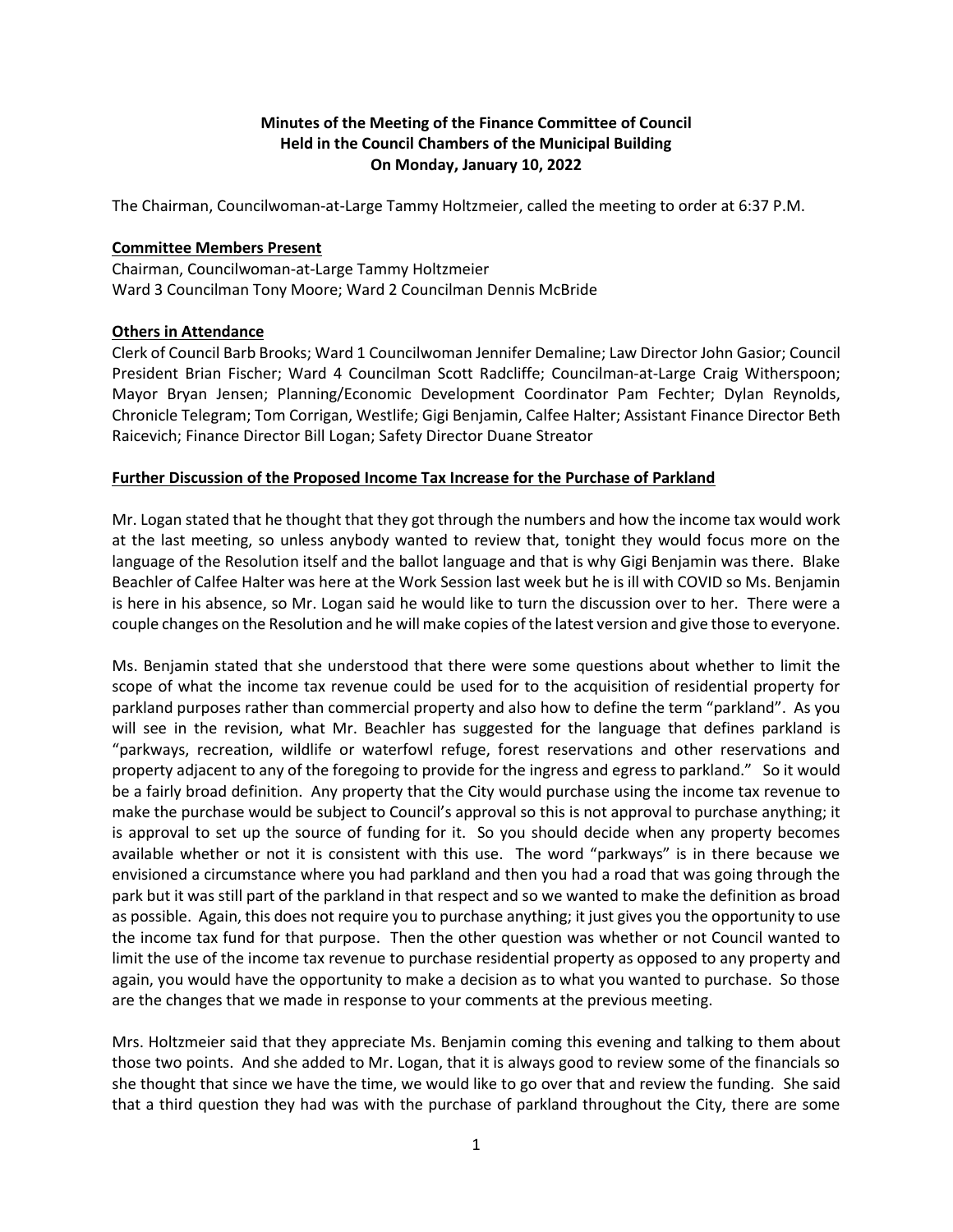areas of the City in our Master Plan that have designated roads going through them. If that area is purchased for parkland, how does that affect the accessibility of those planned roads. Ms. Benjamin said that she thought that is why Mr. Beachler suggested the language of "parkways" because it would permit the use of income tax revenue to purchase roads and parkways within parkland. And he also included language to say "ingress" and "egress", property adjacent to any of the foregoing to provide for the ingress and egress to parkland.

Mrs. Holtzmeier stated, so the language would allow for the purchase of the property for the use of the roadway but this would not be for the actual construction of the roadway on that land. Ms. Benjamin said that was correct. Mr. Logan stated, and the levy being proposed would not include construction of anything; it is really just for the purchase of the property, which includes the legal and engineering type costs associated with that but not for any infrastructure improvements or anything like that.

Mrs. Holtzmeier said, so would it be fair to say that those thoroughways that were already planned in the Master Plan could still exist? It does not prohibit it or neglect it? Ms. Benjamin said that she would agree that it would not prohibit it.

Mr. Moore said that he just wanted to be certain that when you are talking about residential, we are not pigeonholed into just residential. It could be residential or commercial? Ms. Benjamin said that she does not believe that this Resolution as drafted would limit the purchase to land that is currently zoned residential . Mr. Moore said, or to commercial; it could be any land. Ms. Benjamin said, yes.

Mr. Gasior said that is stated on the 2<sup>nd</sup> page of the Resolution. He said that Mrs. Holtzmeier brought that up last week at the Work Session and after discussion with the Mayor, Mr. Logan and Mr. Beachler, we put that in there. He thought that we are dealing with about 5,590 acres approximately of residential land that is not developed. The City Engineer has to fine tune that number but we are dealing with a large area of residential property and since the thought was, if what we are trying to do is cut down on congestion and more and more residents coming in, the idea would be that you would want to go after the residential property and you are going to need parkland close to where the residents live so buying up commercial or industrial property for parkland does not seem to be something that the voters might be interested in. And you can always buy the parkland in industrial or commercial through the other funding mechanisms available. You do not have to use this particular fund.

Mayor Jensen stated that the reason this is before the Committee is because people do not want to see more residential property and because it is going to be on the ballot we want to make it as simple as possible for the residents to understand that we do not have any other intentions than to try and control residential development. If we were going to try to say that we wanted to stop commercial development, people would say that that is the thing that generates the most amount of money that can help the General Fund, etc. so that is where we want to be careful; we want people to realize it is just for controlling residential development. The simpler we can make that language sound, he thought the easier it will be to get support.

Mr. McBride stated that if a piece of property comes up that is adjacent to the park where Crushers Stadium and the YMCA are, he would want to say that everything surrounding that is commercial except what borders in Sheffield. So if there is another piece of commercial property we could buy that but we would just have to purchase that out of the General Fund or via a grant or by some other means. Mayor Jensen pointed out the wall map and noted that everything that is on there in the dark green is all the area we are talking about. We did not put on a bigger levy to look at purchasing more and more land but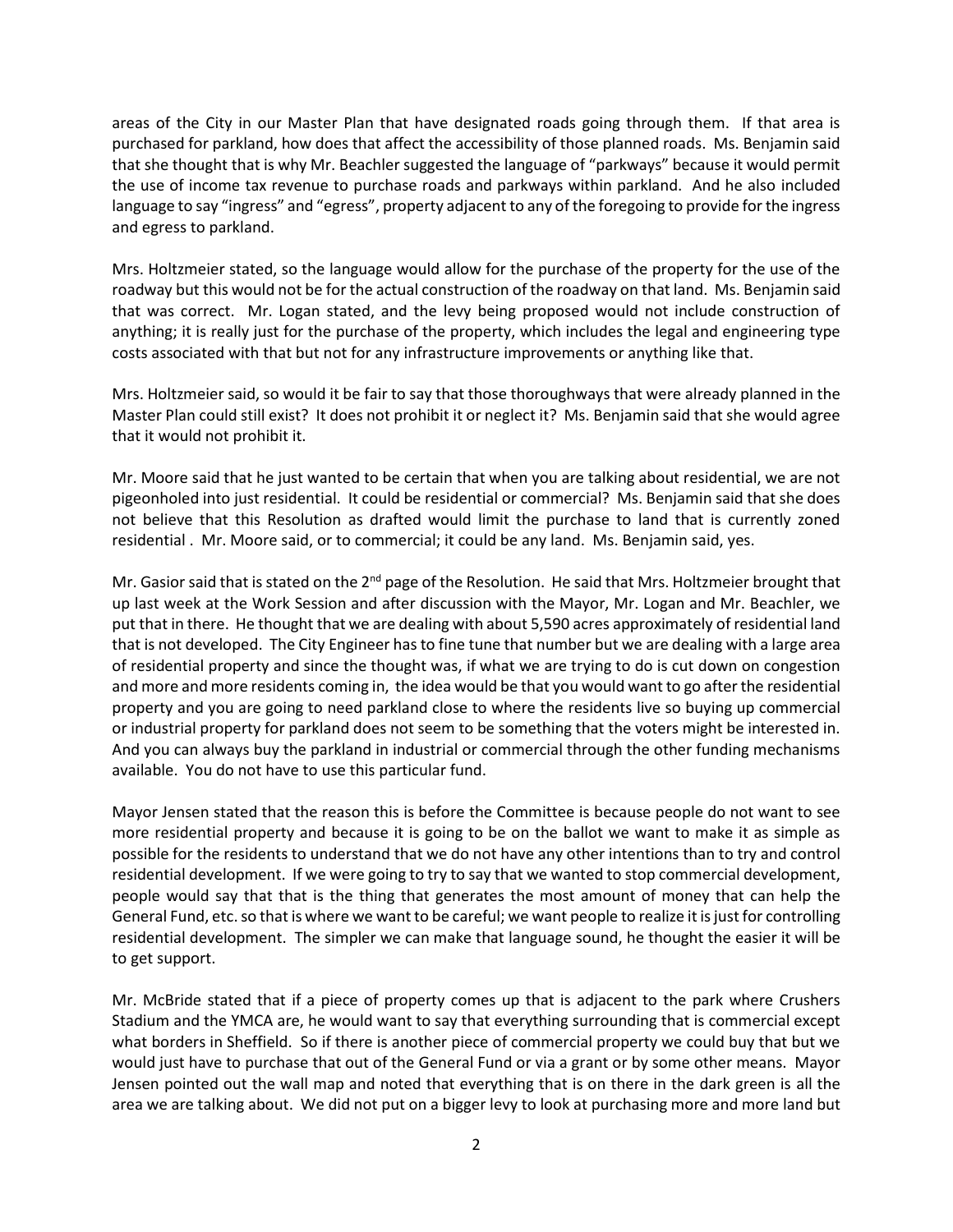he thought that this proposal is reasonable and again, it is for residential development that he thought that people want us to stop. Residents come before us in Planning Commission asking how we can deter or stop residential development; it is never asking to stop commercial; it is always the residential that people are concerned about.

Mr. Gasior added, and the residential is where the need for parkland is also because that is where people live and that is where they want to enjoy the parks. They do not want to have to drive to the industrial or commercial section in town to enjoy the parks so he thought first and foremost you might want to recognize that you want to buy residential land for parkland because that is where people will most likely enjoy it.

Mrs. Holtzmeier said that one of the other questions that was outstanding from last week was, what if some of this parkland that is purchased through this tax is able to be converted into something that our safety forces would use. She asked Ms. Benjamin if that is addressed in this Resolution and Ms. Benjamin said that it is not specifically in there. This permits the use of the municipal income tax revenue to purchase the land and there is no prohibition in this on disposition of it. If you purchased it for the purpose of creating parkland and then it turned out not to be necessary for that purpose, there is no prohibition of using it for some other municipal purpose. Mrs. Holtzmeier asked, or even after a period of years, say, 10 to 20 years? Ms. Benjamin responded certainly after the expiration of the tax she thought you would have some more flexibility.

Mr. Logan asked, if the City buys residential property for the purpose of parkland using this tax money, do we as a City have to obtain a Special Use Permit to operate that property as a park? There was an answer of, yes from Mr. Gasior and Ms. Fechter. There were questions then about the need for another Special Use Permit if the Safety Director would want to put a fire station on that same property or does the language say that we could buy the land and then do whatever we want with it?

Mr. Logan said that he thought that Council would have to pass a Special Use Permit. Right now if you wanted to take Schwartz Road Park and turn the building back into a fire station as it was at one time, wouldn't the City have to obtain a Special Use Permit? Mr. Gasior said, yes. Mr. Logan said, and that is his only point, that Council has the authority to not allow that. Mr. McBride added, right, and he thought that the other thing is that the language does not expressly permit it but it does not expressly prohibit it either. It is a minimalist use of a park where you put a police substation in or a fire station. If we would have to put in a sanitary lift station for whatever reason most of that is underground and he does not know if that would really be a big issue. It is almost like it is an accessory use attached to the park.

Ms. Benjamin said that she thought that the language that is proposed in this Resolution talks about the intent of Council at the time that they acquire the property and she thought that is true for any property that the City acquires from different sources that have limitations on their use. Does it prohibit you from ever putting a fire station on property that was purchased as parkland? She does not believe that it does.

Mayor Jensen stated that if you look at what we have consistently done with all of our parks, we have not changed them and again, if we needed one of the parks for a fire station we would go back and have that discussion. That would be up to Council when that time comes if there is a necessary use in terms of a police or fire station and he thinks that everybody is going to understand that. So he did not think that you want to confuse the language any more than it is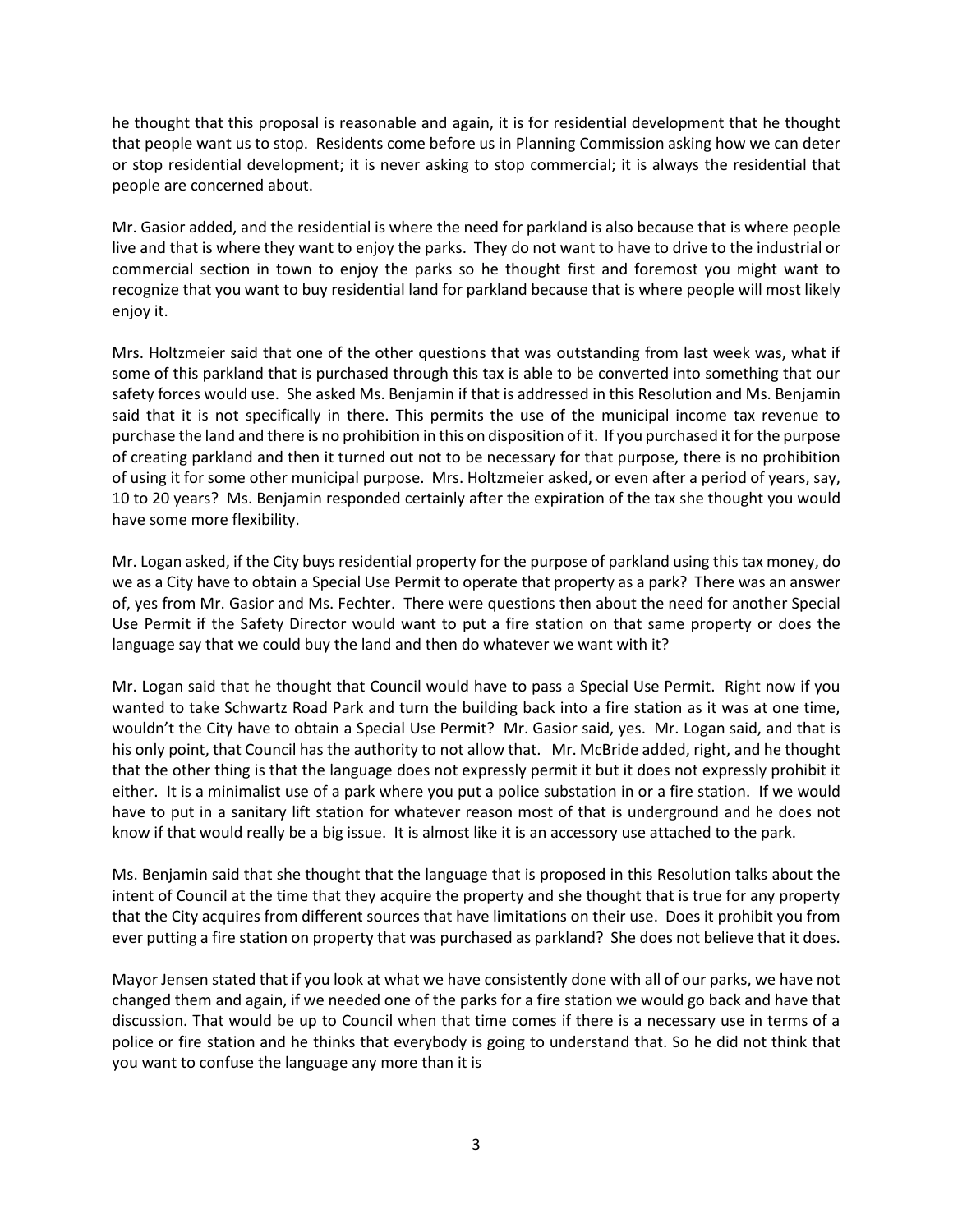Ms. Fechter added that in our Code, under permitted uses, a public safety facility is allowed under residential. There are a lot of uses that would be allowed in a residentially zoned parcel, such as a public utility substation, a school, public library, etc. When you talk about a Special Use Permit, yes, any time you change a park, you have to come in and amend it but there are a lot of uses allowed in our already zoned residential land so that helps a bit too with not having to put too many restrictions on it because the kinds of things we would use it for are already permitted uses.

Mrs. Holtzmeier asked the Mayor if this proposal that he brought before them to reduce residential growth was a stand-alone solution or was part of a layered solution where there are other things coming to help reduce growth? Mayor Jensen said that this is a part of the solution. Avon is about the only community that is looking at doing something like this. If you look at surrounding communities, they are considering ways to increase residential growth and population in their cities so we are doing something here that is unique, that is not being proposed anywhere else. It is not going to be a "one thing cures all" but what it does is to help us take our funds and multiply them because a lot of the grant applications that that are to purchase park property, usually ask for an investment from either an individual or a municipality. For instance, for the Lustri property, the City was able to put \$300,000 toward the property, the grant application was accepted and we received grant money for \$1.1 million dollars. So if we can continue to look at those different projects and continue to add money, we can take a million dollars and approximately buy 5 times what we could with that in terms of just stand-alone purchasing it. The goal is not to stop unless Council tells him to quit looking at pieces of property that might be available that the City could use for parkland. If the residents vote against the income tax increase and say they do want to pay for this, it is going to be a clear message that they want to see more residential development. Again, if he did not think this proposal was a good idea, he would not put it forward and ask Council to put it on the ballot. But it is just one piece of the whole puzzle. He does not think you can solve it just with one thought by saying, alright, we will take \$20 million dollars worth of residential property and we are done. He thought that we always want to continue to look at other avenues to help benefit our residents.

Mrs. Holtzmeier asked if any of those avenues have been to update the Master Plan to help deflect the increase in residential growth? Mayor Jensen said that a planner has looked at the map and what we will be bringing before Council in the future is just to show what type of residential property can be built and how much area we have. We can look at roadways, too, in terms of the Master Plan so that we can continue to make sure that those roadways go through there to help our safety forces get from one side of the City to the other.

Mrs. Holtzmeier said that last year, Council appropriated some funds to have a study conducted to look at the minimum lot size for residential builds in Avon and she asked what the status of that was. Mayor Jensen said that Ms. Fechter has that status and we will bring that before Council in the near future but the study basically shows how many houses can be built in certain areas. So if this levy passes and we are able to purchase more property, we can use the study to show how many houses are designated on that piece of property. Ms. Fechter said that the study did not give them everything they wanted to know so they asked Mr. Cummins to identify all the available residential property. Now we are going to take out those tracts of land that are wetlands or undevelopable to help us as we look at parkland. It may show that we can have 200 houses in an area but we know that it is a wetlands so we need to remove that from our numbers so we can get a true number of what exactly is going on in the City with residential land. Mrs. Holtzmeier asked when that might be presented to Council and Ms. Fechter said, hopefully within the next couple months. They just had Mr. Cummins do the map and now they are going to sit down with that map and go through the parcels.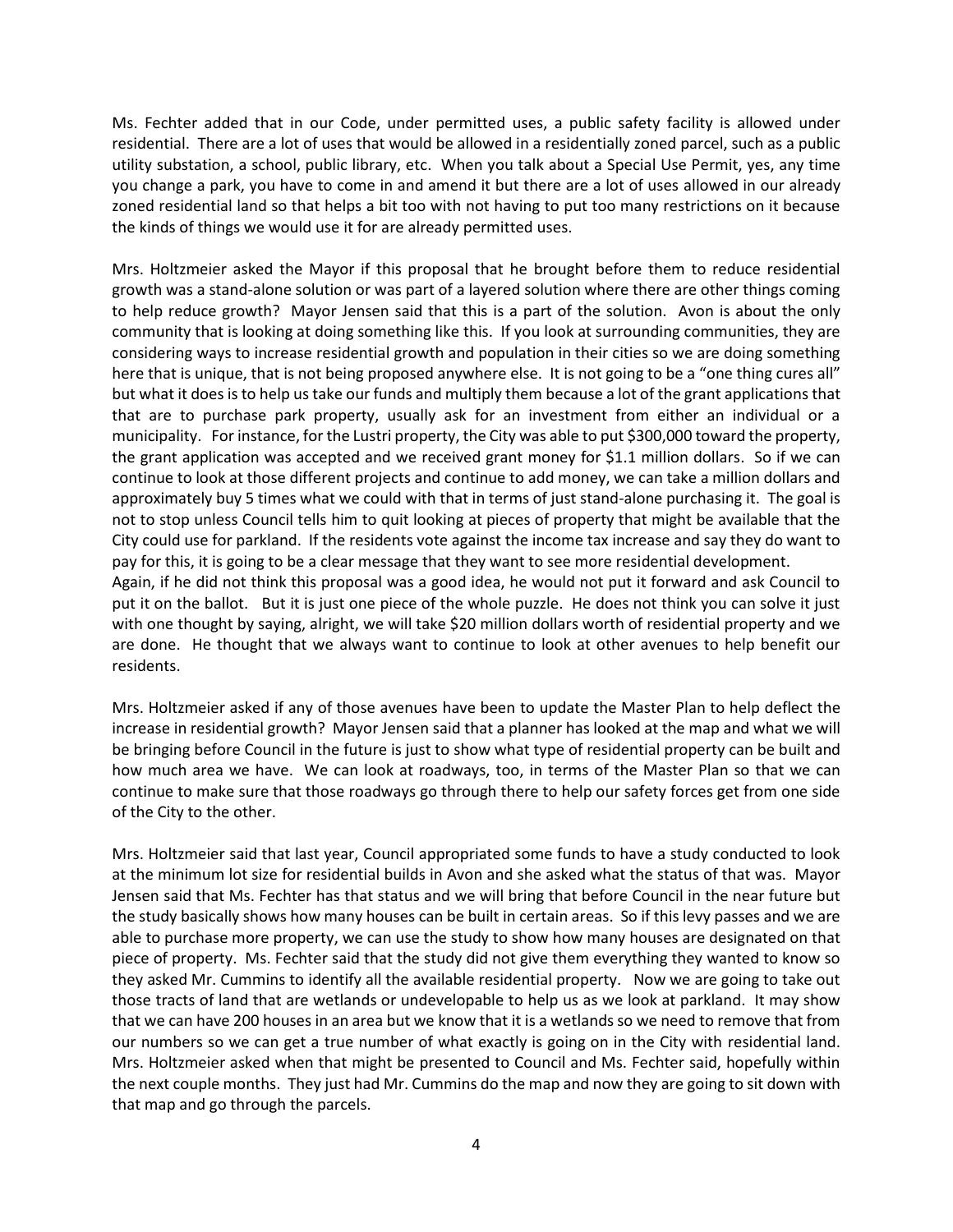Mrs. Holtzmeier stated that, for her, being able to look at different solutions and employing multiple solutions concurrently is always preferred. To have the most information you can and be able to wisely plan for the future is always smart. She asked the Committee and the rest of Council to consider if that is a piece of knowledge they want to have as well when looking at this proposal. Do they want to see them independently or put them together? She asked Mayor Jensen if they could talk about the timing of his proposal.

Mayor Jensen said that the reason it is so important to get this on the May ballot instead of waiting for the November ballot, is because there are opportunities for discussions with property owners right now about buying their properties. If we wait until November, the problem would be that some of those properties may no longer be available. So if the residents pass this levy then we know that those funds will be coming available and we can talk with the property owners and try to negotiate with them about selling their land. The City is limited in the amount of funds that we would have available right now to purchase parklands outright. Not that we still could not purchase a piece or two but if you look at the vast number of acres that we possibly could purchase with the passage of this, he felt this was a good time. Since this has been in discussion and the papers have covered some of it, there has not been a resident who has come to oppose it or even discuss it and usually when there is something that affects them, those residents will be out there. The Mayor said that he has had overwhelming support in his office with people calling him telling him they think it is a good idea, that they are willing to pay the small amount of money it would take to try to keep the development controlled.

Mrs. Holtzmeier asked Mr. Logan to review some of the financial aspects of this and Mr. Logan said, before he talked about that, he would just ask Council to really review the ballot language which is on page 3, Section 4, of the Resolution. This did not change but it is kind of wordy. Mr. Gasior said that he was thinking the same thing and was wondering if it could be broken into a couple of sentences. Mr. Logan said, yes, there are a lot of words there and he does not think anybody wants it to scare off the voter so they do not want to spend the time reading it. He said he was just suggesting that everyone really read that. We understand it but will the average voter understand it?

Mr. Logan said, financially speaking then, just based on projections and on where we ended up in 2021, taking this income tax from 1.75% to 1.90% would generate about \$1,948,000 annually and it would not be effective until 2023. So in 2023, you could expect about \$1,948,000 of additional revenue. He suggested that it all go into its own Special Revenue Fund which Council would authorize, and would only be spent with Council's approval for parkland acquisition. Right now our current rate is 1.75% with a credit limit of 1.50% for the Avon resident who works outside the City. That means every resident of Avon who is working outside of Avon is paying that difference of .25% which actually goes to the fund for the safety forces. The credit limit under this proposal would move from 1.50% to 1.60%. If the levy is passed, the new income tax rate would be 1.90%, with a 1.60% credit limit so that means the Avon resident working outside of Avon goes from paying .25% to their home City of Avon to .30%. Right now the numbers show that of people working in Avon on a daily basis about 80% of them come from elsewhere; about 20% of Avon residents actually work here in Avon. Also, should this income tax levy pass, we are asking Council to abolish, or terminate, the Parks and Recreation Property Tax that still has two years left of collection. This being one of those years, 2023 would be the last year of collection for that. It is a five year Property Tax Levy at .35 mills and it currently collects in total about \$355,000 annually for the Parks Department. It is about \$11.33 per \$100,000 of home valuation, so a \$400,000 home is paying about \$45 for that tax. That would be abolished and that would require a separate Ordinance by Council; it would not go away just because voters pass this tax levy. Council would have to make that choice.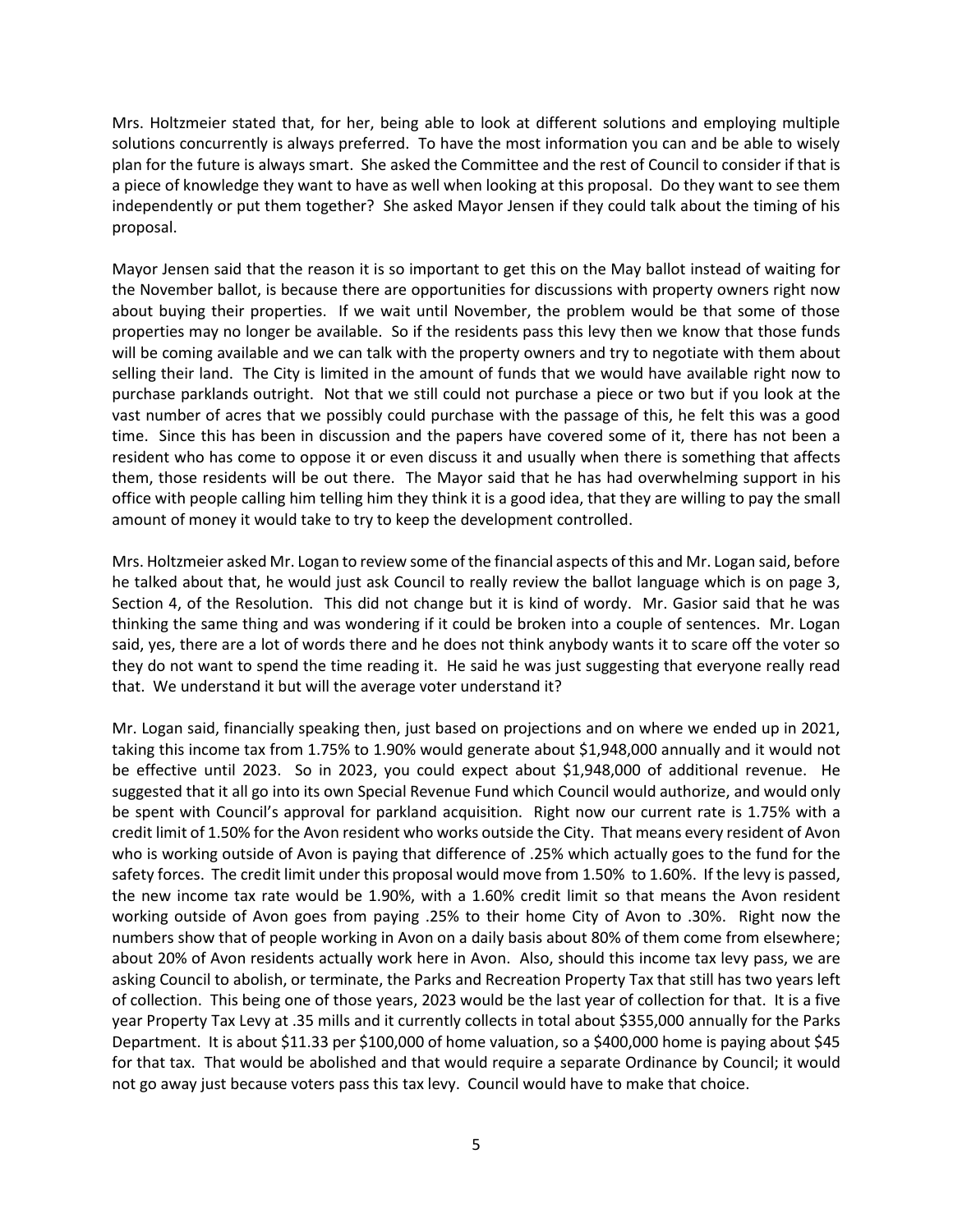Mr. Logan said, so for a couple of examples, if this tax goes through, an Avon resident working in Avon who has an annual income of \$100,000, and a home value of \$400,000, their Avon income tax would go from \$1,750 to \$1,900 on the l.75% to 1.90% increase, but they would save about \$45.00 property tax on the \$400,000 home so the net change to that person is an increase of about \$105. The Avon resident not working in Avon, their Avon income tax on \$100,000 salary is \$250, the .25%. If the tax goes through, their income tax to Avon would be \$300 as now they would be paying the .30%. So their income tax goes up \$50 but their property tax of \$45, again assuming a \$400,000 home, goes away, so their net change is a \$5 increase. And that is the bulk of the residents living here because the bulk of the residents living here work somewhere else; they do not work in Avon. So that is just to give you an idea of what it might mean to a resident.

Mr. Moore asked Mr. Logan if he was talking about annual numbers and Mr. Logan said, yes. Mr. Moore then said as soon as somebody hears "tax increase" they are going to be alarmed. He thought that if we could put together like a high, medium, and low…he was not talking about a huge amount of money here for the purpose of the City slowing down development. He said that he fully supports this and that communication is going to be the really crucial part of this. As Council members, when they are out there talking to the residents, they are going to ask what this means to them. What is that number going to be? He wants to be able give them dollars for the year that they would be paying to help reduce some of the residential development. So he would like to see some numbers, high, medium, and low to better educate the residents. Mr. Logan said it would not be a problem to provide that.

Mrs. Holtzmeier said to Mr. Moore that she thought that was a great point. And she said to Mr. Logan that the examples that he mentioned tonight would also be helpful for Council to have so they could refer back to them. She asked if there were any other questions from anyone.

Mr. McBride stated that he had a comment. He said that what Mr. Logan talked about was great for some discussion tonight but they were there to decide if they were going to do this or not. It sounds like they are putting this on the ballot and those examples are going to be talking points to explain the proposal to people. Those could be used if there is an actual committee that does mailers to explain what happens if this levy is passed. Mr. McBride added that he would love to have the repeal of the property tax in this Resolution but given the way it is written, it is already too wordy. And he does not know if you can pass a tax and repeal a property tax in the same ballot language; he does not know if that is even permitted.

Mayor Jensen said that they would like to see that Ordinance pass before Election Day to show to the residents that if the tax levy passes, the property tax will be repealed. That would show to the residents that there is another Ordinance that if this passes, the other one will be repealed. That will be important for the message. Mr. Gasior noted that in Section 7 of the Resolution for the income tax levy, it says "if electors should approve , Council shall forthwith pass legislation"…. Mr. McBride said, but this is not in the ballot language. Mr. Gasior said, no, but it is publicly stated in the Resolution. Mr. McBride said, but again the key is going to be in the messaging; that is the bottom line.

Mrs. Holtzmeier asked Mr. Fischer for his thoughts and he said that a lot of his questions have been answered. He said that his concern was the timing but he agreed that if there are properties available now that is why we need to get this on the ballot at this time. He also agreed with several others that if we are going to do this, messaging has to start yesterday. We have to explain why we are doing it. The language has to be cleared up because as Mr. Logan said, walking into a voting booth and seeing all that wording could just turn people off right off the bat. So the language should be simplified and then put to